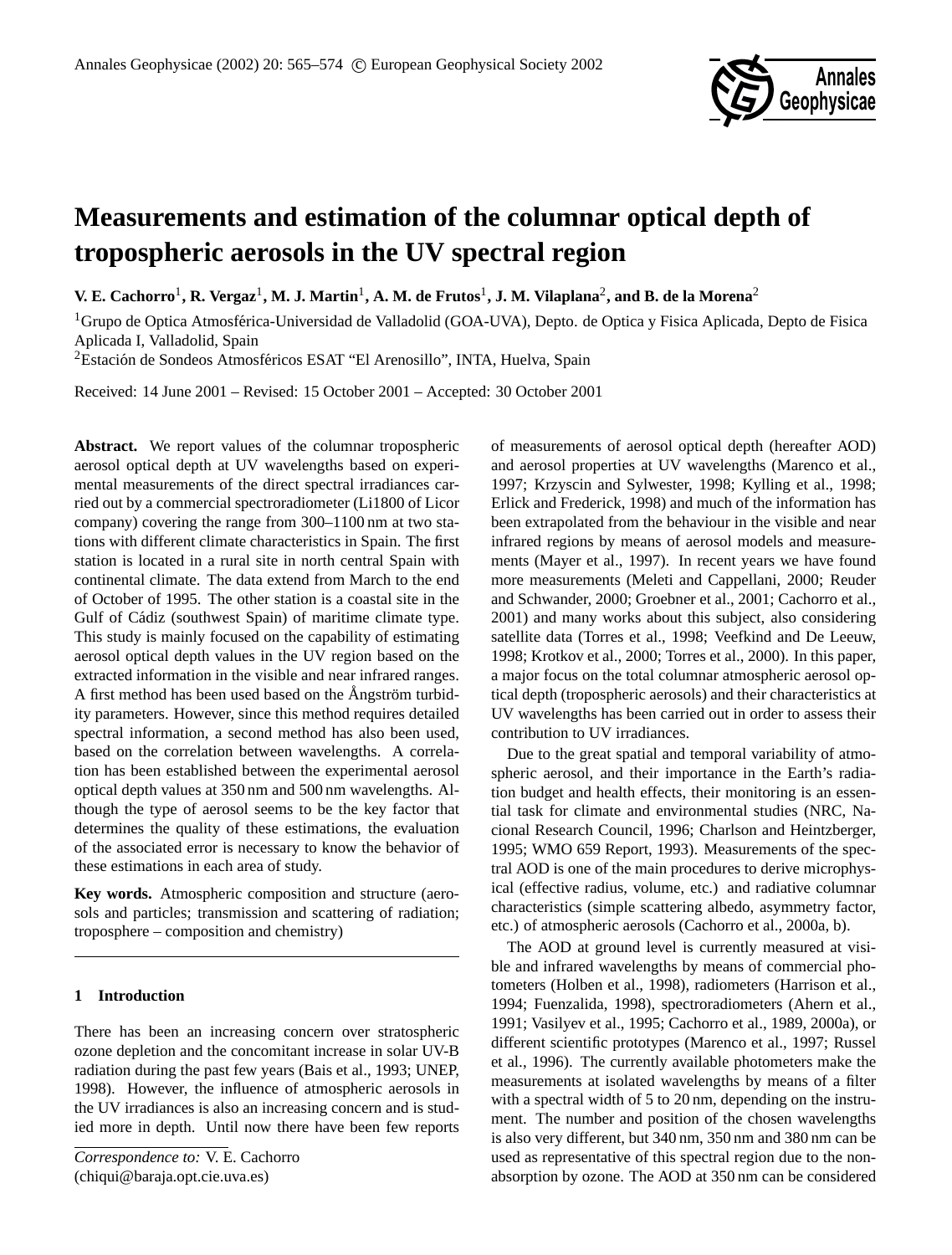as representative of the UV region in the same manner as 500 or 550 nm is taken as the reference wavelength in the visible. The determination of the AOD for wavelengths lower than 350 nm is linked with the ozone content determination (Bais et al, 1996; Slusser et al., 1999) and hence the methodology is being developed (Groebner et al., 2001). Therefore, this type of measurements is infrequent (Vergaz et al. 2001).

A major effort has already been devoted to the measurements of UV-B (Gardiner et al., 1993, 1995; Bais et al., 1996) and its modeling (Wang et al., 1994; Mayer et al., 1997; Ren et al., 1999; Diaz et al., 2000) and now the focus is on the aerosol contribution, which seems to play a significant factor once the ozone content determination methodologies are well established. Therefore, the importance of the AOD at the UV wavelengths is clearly manifested in the field of the UV studies and their applications (Madronic, 1987; Ruggaber, et al., 1994; Cotte, et al., 1997; van Weele, 1996).

Here, in the paper we report values of the AOD at 350 nm as representative of the UV region, based on solar direct spectral irradiance measurements performed by a spectroradiometer (covering the range 300–1100 nm) at two sites in Spain of different climate conditions and over different periods. However, the main aim in this study is how the measurements and modelling of the AOD at visible and how the near-infrared ranges can be analysed to extract information at these ranges in order to gain available information at the UV region. What are the uncertainties associated with these procedures and estimations? Note that the most frequent data about aerosol are usually collected in the visible and near-infrared regions. The study is mainly based on the behaviour of the Angström turbidity parameters in different spectral regions and their capacity to model the AOD at other wavelength ranges; in this case, how well can the visible-infrared range values predict the values in the UV. However, this method requires a lot of spectral information, which is not always available. Therefore, we have also used another current method based on the existing correlation between wavelengths (or channels). We have determined in both areas of study the correlation between the AOD at 350 and 500 nm wavelengths and hence the estimated error given by these two approaches.

We must note that our spectroradiometer data have a rich spectral information due to high-moderate spectral resolution and hence are ideal to be used with the first method. Current Sun-photometers do not provided this detailed spectral information.

## **2 Experimental data**

Spectral direct normal irradiance measurements for clear skies were performed with the commercial Li1800 portable spectroradiometer at two Spanish stations. The north-central station (41.5° N, 4.7° W; 610 m. above sea level) is a rural site 25 km from the city of Valladolid in the region of "Castilla y León" of continental climate type. The measurement period extends from March to November of 1995, with about 300 spectra on 78 clear sky days. The southwest station "El Arenosillo", belonging to the INTA (Instituto Nacional de Técnica Aeroespacial) is located in the coastal site of the Gulf of Cádiz in Huelva (37.1° N, 6.7° W; sea level), and catalogued as number 213 in the ozone WMO network. This area is of special interest due to the influence of maritime aerosols, African desert dust events and local industrial environment (10 km from an important polluted-industrial area). The measured period extends from August of 1996 to October of 1997, with more than 407 spectra over 80 clear sky days. This latter station also provided ozone content determination by means of a Dobson instrument for more than 20 years (Morena de la, et al., 1994). Furthermore, a Brewer #150 UV-spectroradiometer has also been operating since 1997.

Details about the instrument characteristics and calibration of our Li-1800 spectroradiometer have been described elsewhere (LiCor Manual, 1991; Cachorro et al., 1998) but it is described here briefly. The spectroradiometer is based on a single monochromator with a holographic grating of 800 grooves/mm and a focal length of 150 mm and the detector is a silicon photodiode. The collected radiant power must first pass through a filter wheel (composed of 8 filters) before it enters the monochromator. One of the filters serves as dark reference. For the direct component of solar radiation, a collimator tube was designed with an IFOV (instantaneous field-of-view) of 4.3◦ and was coupled to the Teflon diffuser receptor cosine (IFOV= $2\pi$  sr) of the spectroradiometer. The receptor cosine is mounted at one end of a fiber-optic lightguide and the other end is connected to the entrance slit of the monochromator. We have determined the cosine error that is about 5% for angles  $< 75^{\circ}$ , but greater and azimuthal dependent for higher angles. The spectroradiometer covers the spectral range 300–1100 nm, with a nominal 6 nm spectral resolution given by the LiCor company, but the instrument function has been determined in our optic's laboratory to have 6.24±0.27 nm FWHM (Full-Width-at-Half-Maximum). Each spectrum can be recorded with a variable step but 1 nm was used in our measurements.

The spectroradiometer was calibrated periodically (about six months) with the lamp system calibrator provided by the Licor company following the NIST (National Institute of Standard Technology) standard methodology. The system did not have automatic tracking; therefore, the direct irradiance spectra are measured manually (each spectrum is recorded in 30 s). Between three and seven spectra were measured per day from 10:00. to 17:00 LT but without systematic schedule time protocol.

We have evaluated the error associated with the irradiance measurements of our instrument at about 5% in the 360– 1000 nm spectral range (Cachorro et al., 1998). Obviously, this error depends on the wavelength range. A detailed analysis of error measurements with the Li1800 spectroradiometer can be seen in Myers (1989). The error due to calibration is fixed at 3% and the added 2% is due to the other elements, such as: collimator, pointing system, etc. Error calibration of our spectroradiometer is good above 360 nm,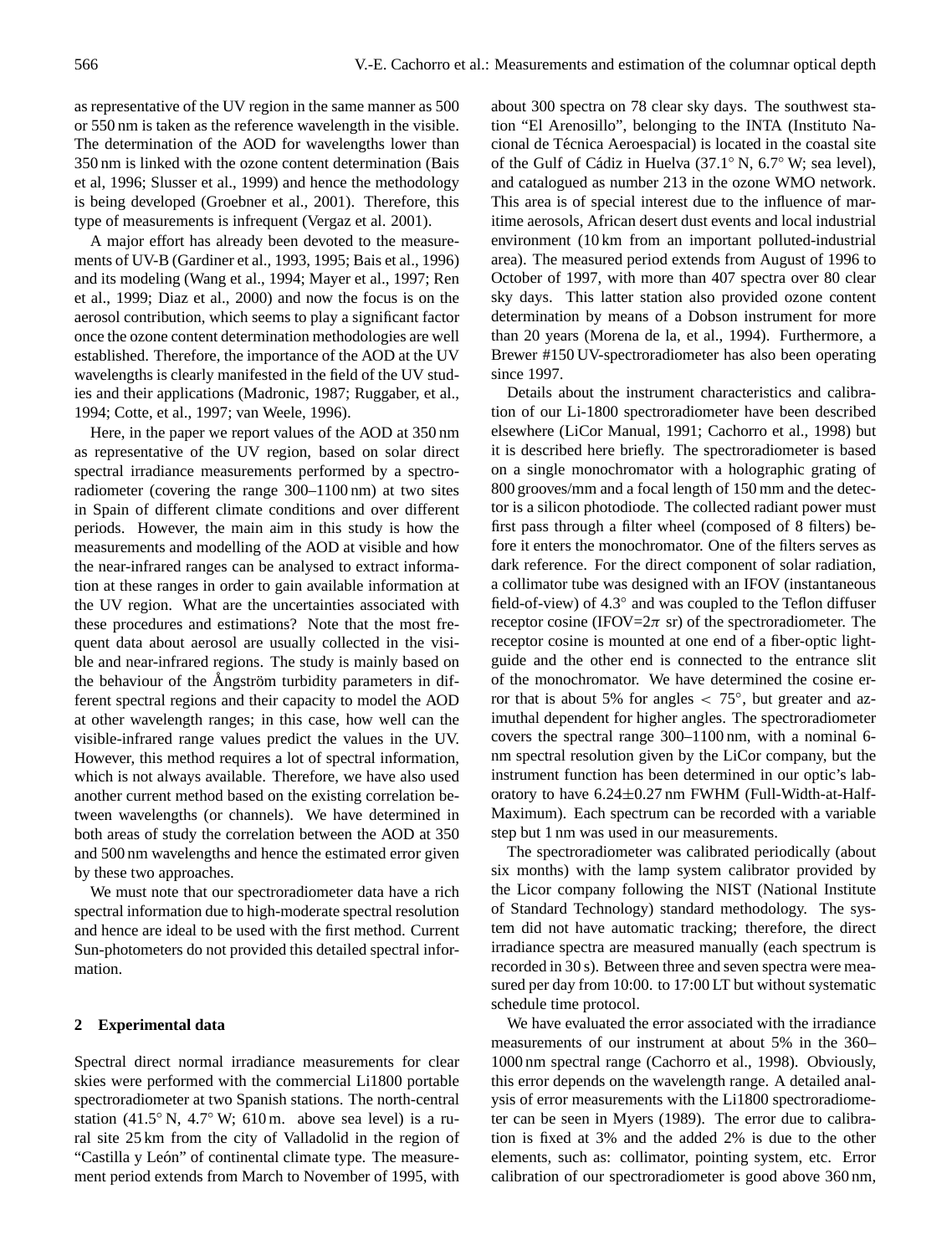but at lower wavelengths, the error increases. This behavior has recently been tested, by comparing the calibration features and field measurements given by our Li1800 spectroradiometer and the Brewer #150 instrument. This study has been carried out as part of a recent intercomparison of various spectroradiometer systems belonging to different research groups in Spain and Portugal, the "First Iberian Intercomparison Campaign" (Sanchez-Muniosguren et al., 2002; Groebner et al., 2001) during the first days of September 1999 in "El Arenosillo"-Huelva station.

This campaign has permitted one to compare the spectral features and stability, and to fix the irradiance error in the UV region of our spectroradiometer in relation to the Brewer instruments. The latter instruments were calibrated in the laboratory according to NIST standard and the requirements given by the Brewer network and also with respect to the Brewer Reference Travelling Standard #17 operated by the International Ozone Services (IOS). The relative differences for the same reference irradiance lamp (1000 W) in the laboratory between our Li1800 and the Brewer #150 has a mean that varies from −10% to 10% from 300 nm to 320 nm, falling to 3% at 330 nm and maintaining this value to 360 nm. The corresponding standard deviation of this mean has the values  $\pm 20\%$  from 300 to 320 nm, decreasing to 10% at 330 nm and 3% at 360 nm. Therefore, measurements below 320 nm for our spectroradiometer are not considered.

These differences were also verified with the field experimental measurements of more than six days (more than 300 spectra) during the "Intercomparison Campaign". The ratio of experimental measurements between the Licor1800 and Brewer #150 gives values between 0.8 to 1.2 in the spectral range 320–360 nm, with a mean spectrum that did not exceed 7% from 1 (4% at 350 nm). Furthermore, during this campaign, two other Li1800 instruments were also used belonging to the Universities of Valencia and Barcelona. The analyzed relative RMS (root mean square) differences for the visible wavelengths comparing field measurements were established in about 5% for the calibration at the origin then falling to 3% after the in situ calibration (Martinez-Lozano et al., 2002). Thus, the values for the differences are the same as the assigned error of measurements of our Li1800 spectroradiometer.

#### **3 Methodology**

# 3.1 Determination of the aerosol optical depth and the Ångström parameters

We describe briefly the method we have followed to determine the AOD and the Angstróm turbidity parameters (Vergaz, 1996; Cachorro et al., 2000a). We determine the total experimental spectral optical depth of the atmosphere  $\tau(\lambda)$  from our absolute direct solar irradiance (W m<sup>-2</sup> nm<sup>-1</sup>) measured at ground level  $F(\lambda)$  using the Beer-Lambert law, according to

$$
F(\lambda) = Fo(\lambda)exp(-\tau(\lambda)m),
$$
\n(1)

where  $Fo(\lambda)$  is the well-known irradiance at the top of the atmosphere corrected for the Sun-Earth distance and m is the air mass computed by means of the solar zenith angle SZA(m=1/cos(SZA)). The contribution due to Rayleigh scattering according to Bucholtz, (1995) is removed from the total atmospheric optical depth ( $\tau_R(\lambda)$ ) is scaled by the term  $P/P<sub>o</sub>$ , where P is the pressure P at the station site and  $P<sub>o</sub>=1$  atm, the standard pressure at sea level) and with the absorption of atmospheric gases  $\tau_g(\lambda)$  in the spectral range of interest we can determine the experimental spectral AOD

$$
\tau_a(\lambda) = \tau(\lambda) - \tau_R(\lambda) - \tau_g(\lambda). \tag{2}
$$

This means that the columnar content of ozone, water vapor, etc. are required in the spectral region of interest. These ancillary data can be obtained from Dobson ozone measurements, radiosonde, satellite data, etc. In most common situations the above needed data are not available exactly at the same spatial and temporal resolution required for the measured irradiance data; therefore, another approach must be taken for using these ancillary data. As we show later, spectroradiometer data with sufficient spectral resolution allows one to use approaches to obtain the AOD without available data of absorption gas content.

In the spectral range of our measurements (300–1100 nm) the absorption of ozone, water vapor, oxygen,  $NO<sub>2</sub>$  and  $SO<sub>2</sub>$ must be considered, but  $NO<sub>2</sub>$ ,  $SO<sub>2</sub>$  and water vapor could be neglected in the spectral range 350–700 nm considering their lower absorption and the error associated with our irradiance measurements (5%). Therefore, only ozone data must be accounted for in the Chappuis band. In the near-infrared range we have considered only the wavelengths where there is no absorption, as we explain below.

When we have the experimental AOD in a given spectral range, a weighted fit of  $ln(\tau_a)$  versus the  $ln(\lambda)$ , according to the well known Ångström formula  $τ_a (λ)=β(λ/λ_0)^{-α}$ , determines the two Angström turbidity parameters  $\alpha$  and  $\beta$ . The  $\alpha$ parameter characterizes the spectral features of aerosols and is related to the size distribution of the particles, while the  $\beta$ parameter is related to particle concentration and represents the aerosol optical depth at a wavelength of  $1 \mu m$  (being  $\lambda_0$ equal to  $1 \mu$ m).

To carry out our analysis of the estimation of the AOD at a given UV wavelength based on the spectral information in the visible and near-infrared range given by the Angström turbidity parameters, we have obtained two independent sets of these parameters. One set is obtained from the AOD spectral information in the visible range, from 400 to 670 nm (called VIS range). The other set of the  $\alpha - \beta$  parameters is obtained from the spectral information, taking several spectral regions as a whole, in the UV, visible and near-infrared ranges, labelled by us "window range" or "window method". This "window range" is defined by four spectral windows of non-absorption, given by A(370–490 nm), B(748–757 nm),  $C(776–782 \text{ nm})$ , and  $D(862–872 \text{ nm})$ . Note that with these four windows we can model the AOD at practically the whole spectral range (e.g. 340–1000 nm). Obviously, this fitting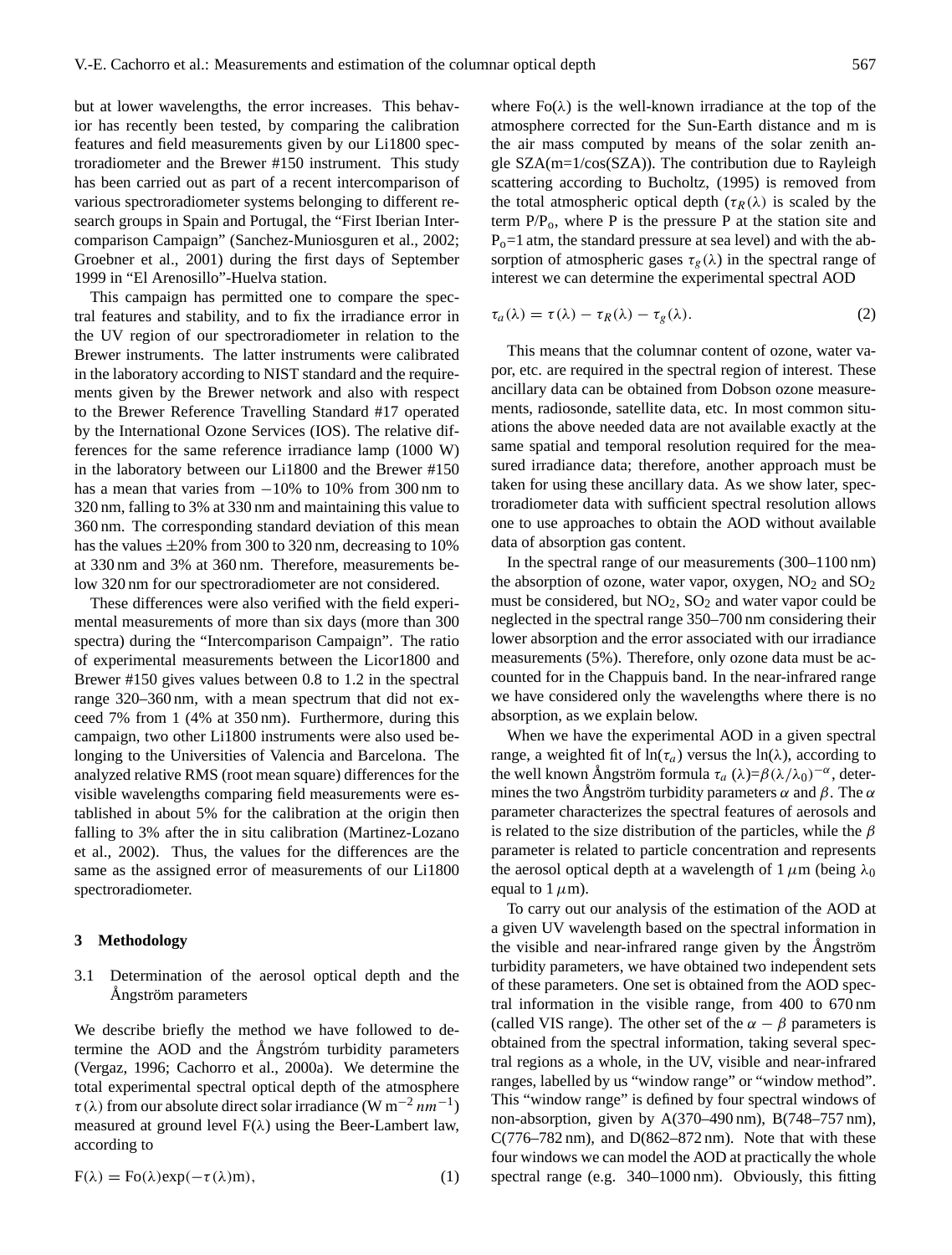would be better depending on the spectral features of aerosol in the whole spectral range.

These four windows were taken to determine the Angström parameters with the database of Valladolid because data of ozone and water vapor contents are not available (ozone satellite data are not available during 1995). Note that in this case, one can obtain the ozone content in a second step, by a minimization-fitting technique between experimental-modelled total optical depth (without Rayleigh contribution) at the Chappuis absorption band because the aerosol optical depth is already known. This procedure was used by us to obtain the ozone content (Cachorro et al., 1996) and water vapor content (Cachorro et al., 1998), during the whole period of 1995 in the Valladolid station. This is a well-known method when we have data of the AOD at wavelengths or spectral window of non-absorption. The spectral range and resolution of our spectroradiometer are ideal to obtain these data and to apply this method.

Once the ozone content is determined by the "window method", we can obtain the experimental AOD at the range  $400-700$  nm (VIS range) and the Ångström parameters. However, note that in the first step, we have obtained the Angström parameters without including the Chappuis band ("window method") and in the second step, this band is included (VIS range). The reason to take the spectral range 400–670 nm (VIS) was based on the good fits shown by this range, as we have analysed in Vergaz (1996) and Martinez-Lozano et al. (1998).

The database at the "El Arenosillo"-Huelva station has different characteristics. As we already mentioned, Dobson ozone data were measured and hence the VIS range can be used immediately to determine the Angström parameters. However, the "window method" was applied without using the last window D due to the observed spectral features of these data, where a more pronounced curvature appears at 780 nm (Vergaz, 2001). A first evaluation with the four windows demonstrated poor fits; hence, we decided to take only three windows to determine the Angström parameters in the southwest station. The reason for this curvature at near-infrared spectral region is linked to the maritime aerosol characteristics, as we have observed recently (Vergaz, 2001).

#### 3.2 The errors on the AOD determination

The error on the retrieval of the experimental AOD,  $\tau_a$ , is given by the error of total optical depth  $\tau$ , and Rayleigh error. The error of  $τ$  is given by the irradiance measurements, extraterrestrial irradiance, the air mass m and the modeling of the other optical depths, including absorption coefficients and absorbing content values. In the smooth, non-absorption spectral regions, the error of  $\tau$  has been estimated assuming that the error is mainly due to irradiance measurements F (the other factors can be neglected). As can be seen by the propagation error theory, the relative error of  $\tau$  is given by  $\varepsilon(\tau) = \varepsilon(F)/\tau$ m. Assuming that we have about 5% of error for the irradiance F, the ranges of our measured air mass (1–3) and the values of the total optical depth, we have eval-



**Fig. 1.** Temporal evolution of the experimental AOD at 350 nm for the **a** data of the north central station of Valladolid and **b** southwest coastal station of "El Arenosillo"-Huelva.

uated the relative errors at 500 nm and 350 nm wavelengths, respectively. The errors at 500 nm range from  $\pm$ 4% to  $\pm$ 20% and those of 350 nm yield  $\pm 1\%$  to  $\pm 12\%$ . (bear in mind the 10% of error for the irradiance at 350 nm, where 7% is due to calibration). Greater error of irradiance is compensated by the high value of the optical depth at the UV wavelengths. We must also note that error propagation theory gives lower errors for high air masses, which generally correspond to lower values of irradiance associated with greater uncertainties.

Finally, to evaluate the error of the AOD, we have evaluated the contribution of Rayleigh error. To do this we have taken two expressions for the evaluation of the Rayleigh scattering attenuation: those given by Bucholtz (1995) and Gueymard (1995). The two sets of the experimental AOD are slightly different and we have evaluated the relative differences between them. They show a range of variation from 0.05% to 8% for the 500 nm wavelength and 0.05% to 4.5% for the 350 nm. Therefore, we have considered these differences as an estimated error due to Rayleigh contribution.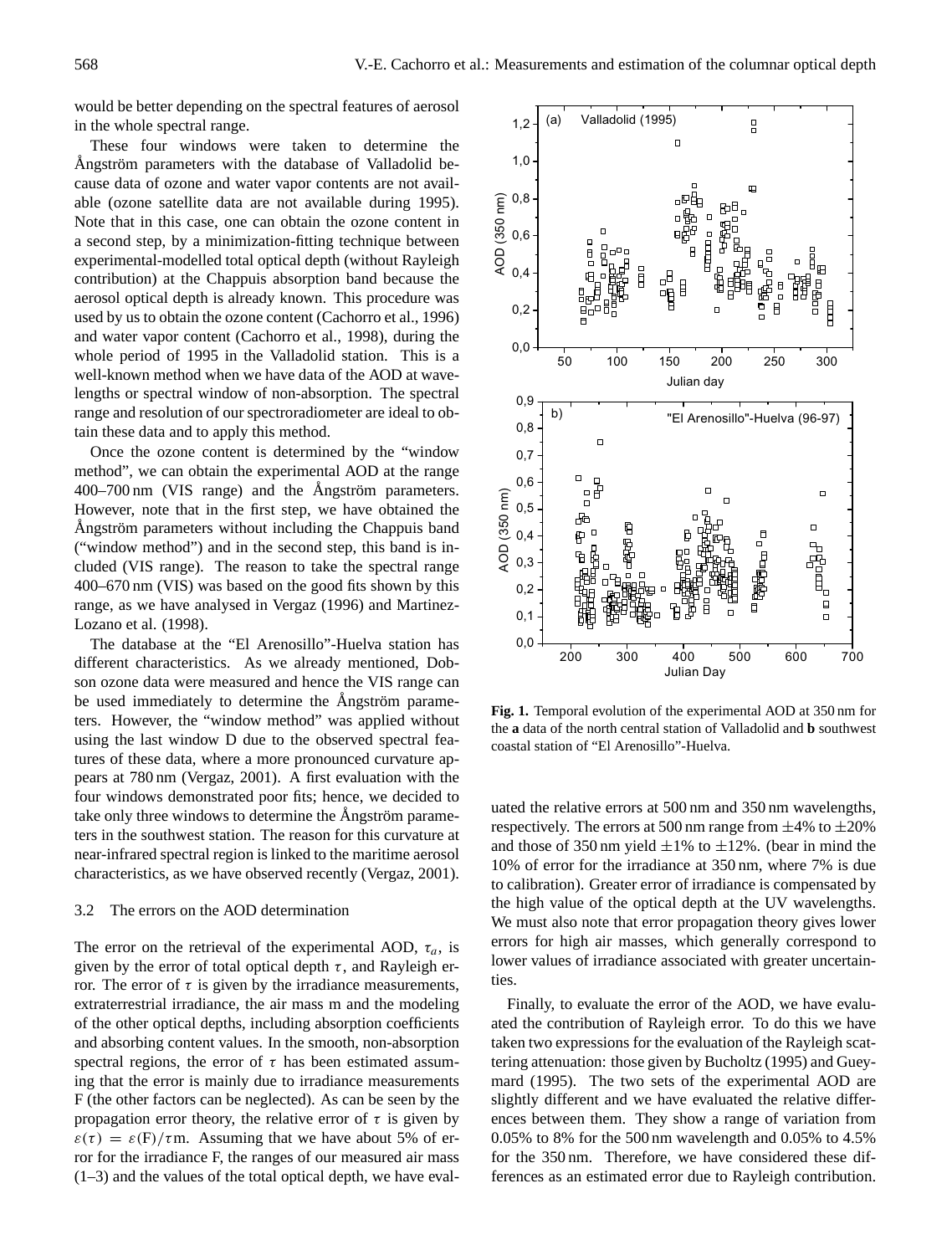Adding these values to the earlier relative error of  $\tau$ , we obtain the total relative error for the AOD. Therefore, the relative error of the AOD at 500 nm yields values about  $\pm$ 4–28% and lower for 350 nm  $(\pm 1 - 17\%)$ . This results in a high estimated error for the AOD, in part given by the error propagation theory. However, we have verified by comparison of AOD data of our Li1800 spectroradiometer with five Brewer spectroradiometers that this evaluated error seems to be overestimated (Groebner et al., 2001).

The error of the Angström turbidity parameters  $\alpha - \beta$  is given by the weighted least-square fit by considering the previously determined error of the AOD. The relative error of  $\alpha$  ranges from  $\pm$ 2–16% for the data in the VIS range and "window range".

#### **4 Results and discussion**

# 4.1 Estimated AOD by Ångström turbidity parameters

First, we report the experimental data of the AOD at 350 nm (taken as representative wavelength in the UV region) for our station of north central Spain (Valladolid) of continental climate in Fig. 1a. The values are shown as a function of the Julian day and range from 0.1 to near 1.2 with a mean value of 0.39 and RMS=0.16. These values are higher than the current values found in the visible (we will analyse later the correlation between the experimental AOD at 350 nm versus the AOD at 500 nm). The AOD values given by the database (96–97) of "El Arenosillo"-Huelva station are depicted in Fig. 1b. In this figure, Julian days 212–365 correspond to 1996 and 366–700 (1–178) to 1997. A lack of data is due to cloud days and also to calibration and maintenance of the instrument. The AOD values range from 0.1 to 0.8 with a mean value of 0.24 and RMS=0.11. As can be seen, these values are lower than those measured in the north station of Valladolid, 600 m above sea level.

The relative differences between the estimated values of the AOD at 350 nm, given by the VIS range and "window range" fits, and the experimental ones are depicted in Fig. 2 for the data of the two stations. The differences for the data of Valladolid (Fig. 2a) varies from  $-10\%$  to 10% for the "window range" (mean=2% and RMS=4%) and from 5% up to values as high as 45% (mean=20% and RMS=8%) for the VIS range. As can be seen, the values determined in the "window range" give a better estimate than those given by the VIS spectral range. This is due to the fact that the "window range" takes the window 370–490 giving a greater UV influence than the VIS range (400–670). Generally, the decreasing tendency in our spectra with the wavelength is more accentuated for UV interval and also for larger spectral intervals, like the "window range". We have not evaluated the results taking the spectral range 370–670 nm but other results taking the interval 350–670 nm indicate this behaviour (these results are not shown here). The "window range" region gives an excellent estimate of the AOD at 350 nm, with their relative differences falling inside the error associated



parameters determined by the fits in the regions: **a** VIS  $(400-700)$ **Fig. 2.** Relative differences between the experimental AOD at 350 nm and the AOD values retrieved from the values of the  $\alpha - \beta$ and **b** UV-VIS-NIR ("window range").

with the experimental AOD. The  $\alpha - \beta$  determined in the VIS range always underestimates the AOD at UV region, but with a reasonable estimate.

Figure 2b illustrates the relative differences evaluated for the data of "El Arenosillo"-Huelva station. The relative differences for the VIS range and "window range" show a similar behaviour with underestimated values from 0% to 80% (mean=34% and RMS=16%), which are considerably greater than those of Valladolid station. A first analysis of these results seems to indicate that in the case of the southwest station, the VIS and "window" spectral ranges are not recommended to be used to predict the data at UV region based on the Angström turbidity parameters. In addition, we must note that for this station the VIS range and "window range" are practically the same due to the removing of the last window, which emphasizes more these results compared with those obtained for the Valladolid station. These results are based on the analysis of the bulk data, assuming that the prevailing continental type of aerosol is in the area of Valladolid and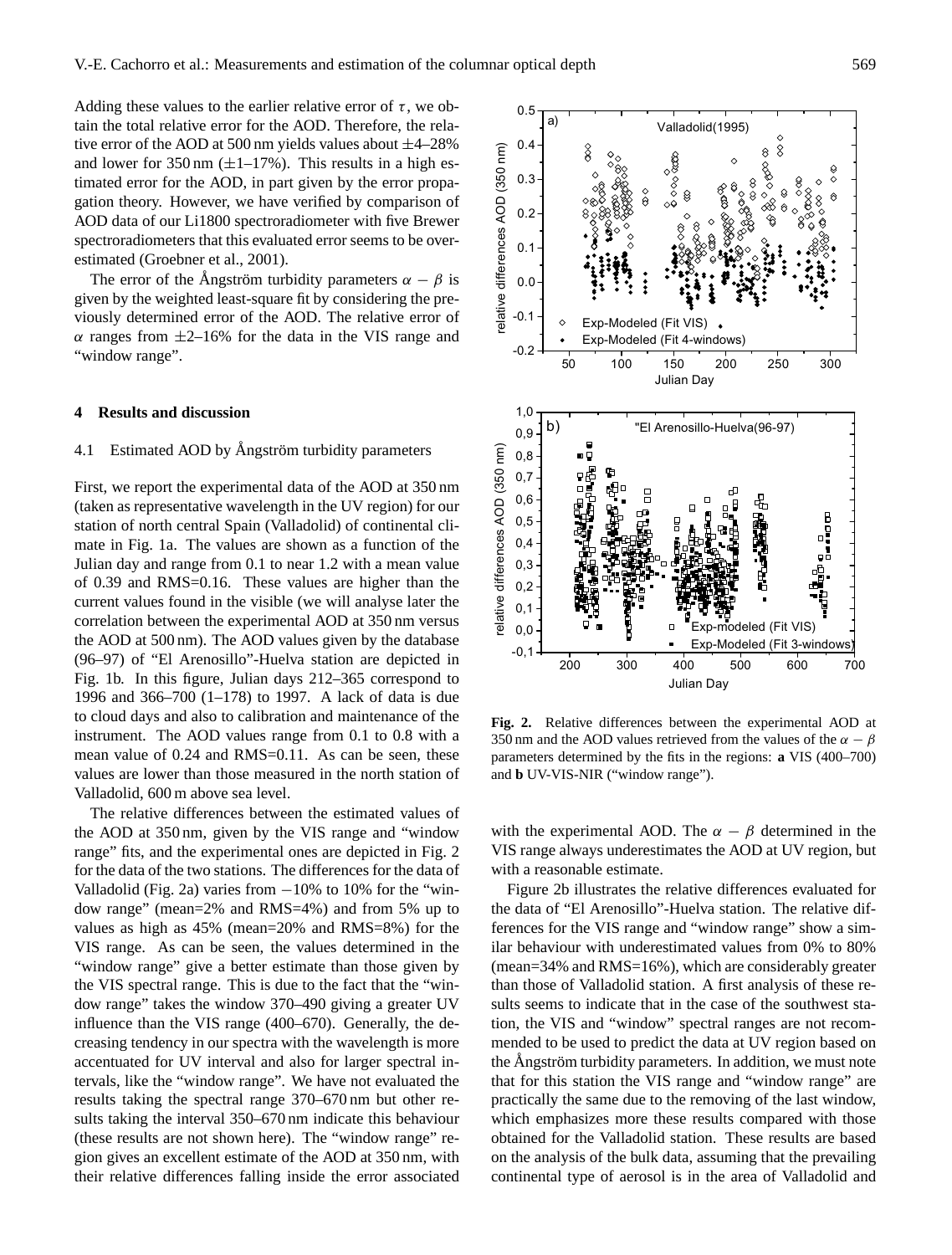

**Fig. 3.** Plots of the  $\alpha$  parameter determined in the VIS range versus the values determined in the "window range" for **a** data of the north central station of Valladolid and **b** southwest coastal station of "El Arenosillo"-Huelva.

the maritime is in the area of the south coastal station of "El Arenosillo"-Huelva. Obviously these results require a more detailed analysis, related with the mixing of aerosol types, seasonal behaviour, etc., but this is really another work, and is not within the aims of this paper.

In order to find one explanation for the different behaviour between the data of Valladolid and "El Arenosillo"-Huelva, we have also investigated the correlation between the  $\alpha$  parameter in the different analyzed spectral ranges. In Fig. 3,



Fig. 4. Plot of the  $\alpha$  parameter determined in the VIS and "window range" range versus the values determined in the  $(350-400 \text{ nm})$  UV range" **a** for the data of the north central station of Valladolid; **b** for the data of the southwest station of "El Arenosillo"-Huelva.

we have illustrated the  $\alpha$  values given by the fits in the VIS (400–670 nm) range versus those of "window range".

In Fig. 3a, we observe a non-existing correlation between the  $\alpha$  VIS values versus those obtained with the "window" method" for the data of Valladolid, while Fig. 3b shows a good correlation for the data of "El Arenosillo"-Huelva. Obviously the latter values are very similar, due to the similarity of their spectral ranges because of the already mentioned problem of the bad fitting when taking four windows; therefore, these results are not comparable. In our opinion, the larger  $\alpha$  values given by the "window range" compared with those of the VIS range in Valladolid are representative of the spectral behavior of pure continental aerosol, with AOD decreasing from UV to near infrared. The shorter interval taken for VIS range gives lower values for the  $\alpha$  parameter.

To extend this analysis we have also determined the  $\alpha$  parameter values obtained in the (350–400 nm) spectral range, which we can call  $\alpha$ -UV. Obviously a better correlation be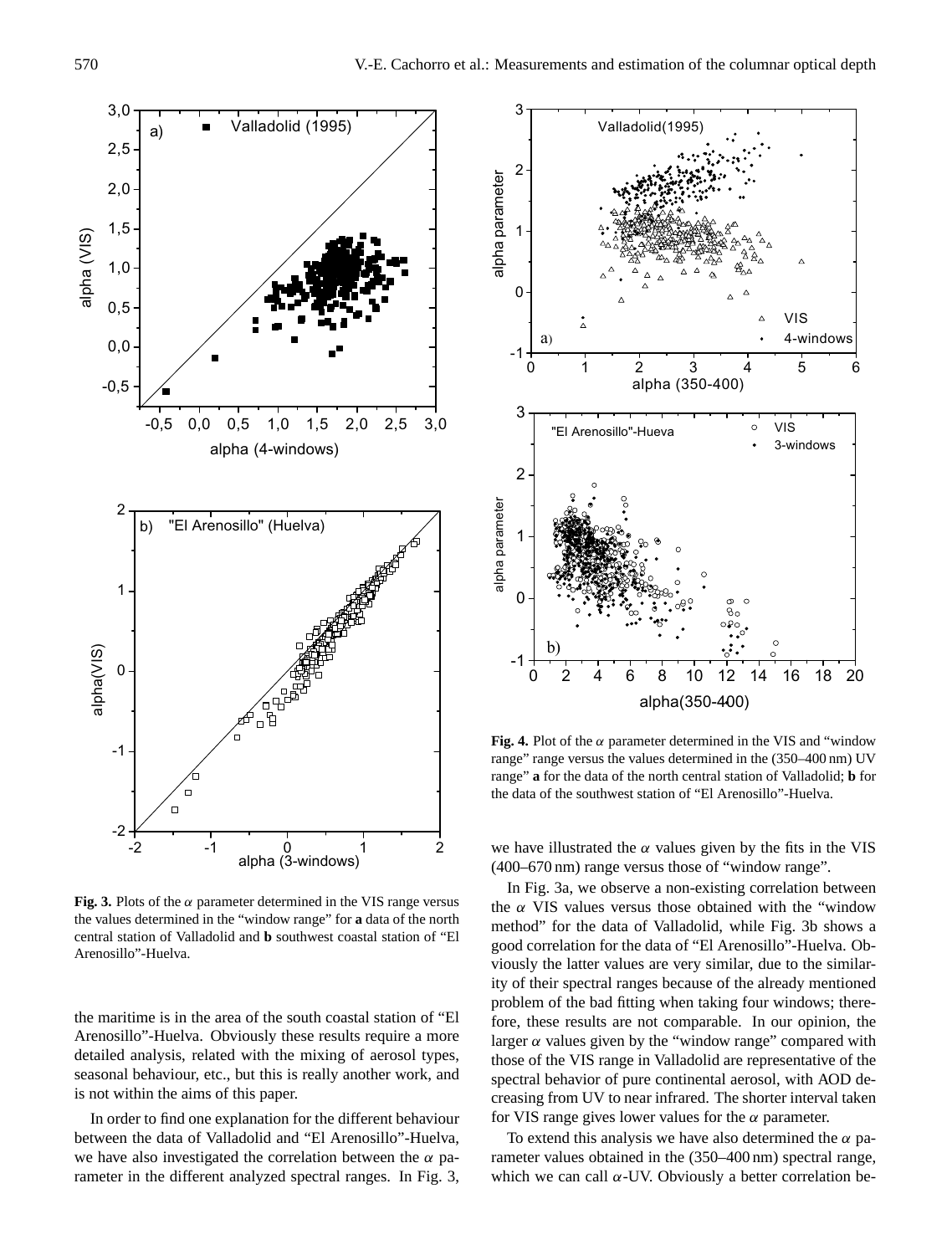tween the  $\alpha$  parameter in the UV range and the other ranges determines a better estimate of the AOD at 350 nm. In Fig. 4, we have plotted the  $\alpha$  values obtained in the VIS and "window range" versus those of  $\alpha$  determined in the UV range (350–3400 nm) for the data of Valladolid (4a) and "El Arenosillo"-Huelva (4b) station. Although a good correlation does not seem to exist when observing the corresponding plots, the data of Valladolid show a slightly better correlation. As can be seen, only the correlation for data of Valladolid at the "window range" has a positive slope.

The more flat (lower slope and hence lower values of  $\alpha$ ) spectral behaviour of the AOD taking the "window range" for the data of "El Arenosillo"-Huelva station compared with the high slope for the data of Valladolid (higher  $\alpha$  values) seems to be the main cause of the above results. Continental aerosol type shows a better correlation between the  $\alpha$  parameter determined in the VIS and "window range" with UV range than maritime type. We must note that the high values of the  $\alpha$ parameter in the UV region are due to the high slope in this short region. In this case, the meaning for the  $\alpha$  parameter must be taken only as the slope of the AOD at this specific spectral range, and hence the limit of 4 given by Rayleigh scattering cannot be considered for this analysis.

The results are indicative of the difficulties of the extrapolation of information between different spectral ranges, even for the same type of aerosols (Vergaz, 2001), especially if we considered mixed aerosol types. As can be seen, the  $\alpha$  values are very dependent of the chosen spectral interval, as we have demonstrated in a recent paper (Cachorro et al., 2001b). We must call attention to the comparison of the  $\alpha$  parameter taking different spectral ranges, due to its different spectral information.

The above results suggest that Ångström turbidity parameters determined in the "window range" can be used to predict the AOD at 350 nm UV wavelength in the north central station, while VIS data gives a great underestimation. The data of "El Arenosillo"-Huelva seem to be more complicated and inadequate for estimating ultraviolet AOD regardless of the spectral range we choose. Therefore, this study reveals the difficulty in these kinds of estimations that are linked to the aerosol type or measurements site. This method requires a lot of spectral information; hence, we have also analysed an alternative and simple method based on the existing correlation between wavelengths.

## 4.2 Study of correlations

In Fig. 5, we have plotted the experimental AOD at 350 nm versus that at 500 nm. Open square points are the data of Valladolid which give a polynomial fit correlation with the square of correlation coefficient SR=0.95 (solid line). In this figure, we have also added the data (solid square points) at the southwest station of "El Arenosillo"-Huelva with the corresponding fit (dashed line) and SR=0.89. The confidence of these fits to predict the AOD at 350 nm can be analysed by Fig. 6 (top for the data of Valladolid and bottom for the data of "El Arensillo"-Huelva).



**Fig. 5.** Plot of the AOD at 350 nm versus the AOD at 500 nm for the data of the north central station of Valladolid (open square points) and those of the southwest station of "El Arenosillo"- Huelva (solid squares). Each set of data has been fitted by a polynomial expression (in parenthesis the square of the correlation coefficient).

timated AOD values are about  $\pm 20\%$  but some cases appear The relative differences between the experimental and eswith an underestimation below 30%. This can be seen in Fig. 6a for the data of Valladolid where we have depicted these differences as a function of the AOD values at 350 nm. As can be observed the associated error given by this estimate is well distributed around the zero value for the whole AOD data set (mean=0% and RMS=16%). The predicted values given by the polynomial fits are not as good as those given by the  $\alpha - \beta$  values determined by the earlier procedure in the "window range" in the case of the data of Valladolid, but slightly better when taking the results given by the VIS range.

In Fig. 6b, we repeated the same evaluation but for the data of "El Arenosillo"-Huelva. This figure shows that the estimate is around  $\pm 40\%$  (mean= $-2\%$  and RMS=16%), with lower uncertainty for high AOD values (also various cases appear which are underestimated by about 40–60%). The error of these estimations is double those obtained for the data of Valladolid station. The polynomial correlation predicts the AOD at 350 nm with lower uncertainty than the values given by the  $\alpha - \beta$  turbidity parameters of VIS or "window range" fits. However, most important is that the polynomial estimate is well distributed around the zero value, while the Angström turbidity parameters always results in an understimation or overestimation.

It seems that a linear or polynomial correlation can work as well as the method based on the Angström turbidity parameters, depending on the prevalent type of aerosol in each area of study. Taking into account that the latter procedure requires information of a great number of wavelengths, the procedure of correlation appears as an alternative and adequate method to predict AOD at UV from the visible data.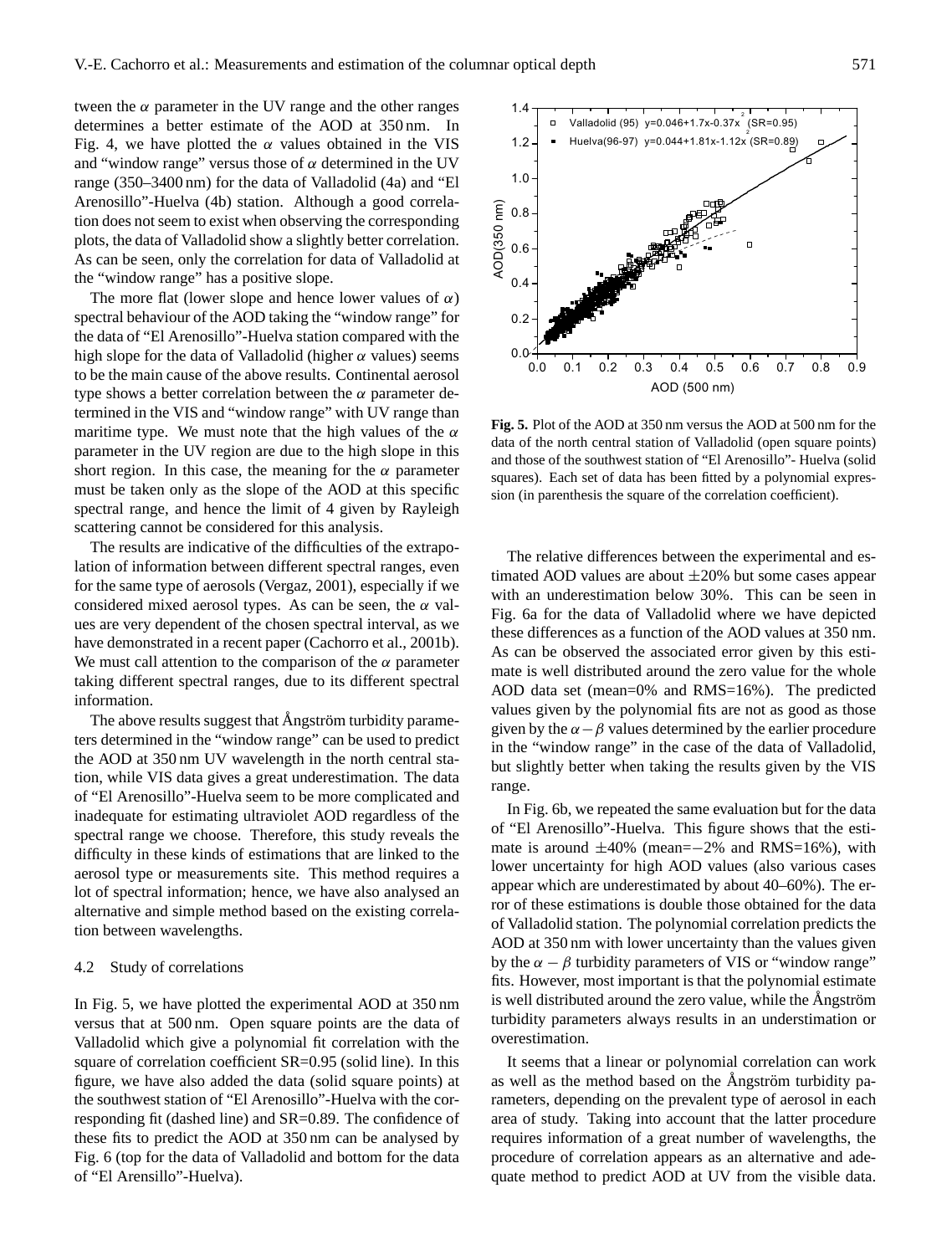

for the data of the north central station of Valladolid; **(b)** for the data **Fig. 6.** Relative differences between the experimental AOD at 350 nm and the AOD values retrieved from the polynomial expression as a function of the experimental AOD values at 350 nm: **(a)** of the southwest station of "El Arenosillo"-Huelva.

However, the error associated with these estimates is relatively very large. It is not at all surprising that this method works better that the Angström turbidity parameters in the area of "El Arenosillo"-Huelva and in Valladolid for the VIS range because the extended range of information carried by the latter method must be the responsibility of this result.

## **5 Conclusions**

Experimental data of direct solar irradiance has allowed us to report and analyse experimental data of the AOD at the UV region at two different sites in Spain, focusing this analysis on the estimate of the AOD at 350 nm wavelength as representative of this region. The very good estimation of the AOD values at 350 nm based on the Ångström turbidity parameters determined in the "window range" for the data of the north central station of Valladolid is not repeated by the data of the Southwest station of "El Arenosillo"-Huelva. This different spectral-range behaviour seems to be due to the different predominant type of aerosol in each area: continental type in the north central station and maritime in the south coastal station. However, for the same type of aerosol the different spectral behaviour shown by different spectral ranges makes it difficult to establish the correlations between them. It seems that the continental type shows better correlation between its different spectral ranges (generally decreasing behaviour with the wavelength) than the maritime type.

We have determined good correlations between the experimental AOD between 500 nm and 350 nm wavelengths which appear as an alternative and useful procedure to estimate AOD at UV region when only available information is known in the visible. However, the error and limitations given by these procedures must be taken into account, as we demonstrated in this work

Future improvement must be carried out using these procedures once each type of aerosol has been identified in the database. Obviously each area has its characteristic aerosol climatology, but this type of study must be carried out at different locations, to know to what extent the above approaches and results can be used.

*Acknowledgements.* This work is supported by the CICYT, project REN 2000-0903-C08-04. We thank to J. de Castilla y León for supporting the grant of R. Vergaz. Also we thank W. B. Grant, NASA Langley Research Center, Hampton, Virginia, for his suggestions and help in editing the text.

Topical Editor J.-P. Duvel thanks G. Cautenet and another referee for their help in evaluating this paper.

## **References**

- Ahern, F. J., Gautier, A. P., Teillet, P. M., Sirois, J., Fedosejevs, G., and Lorente, D.: An investigation of continental aerosols with high-spectral-resolution solar extinction measurements, Appl. Opt. 30, 5276–5287, 1991.
- Bais, A. F., Zerefos, C. S., Meleti, C., Ziomas I. C., and Tourpali, K.: Spectral measurements of solar UV-B radiation and its relation to total ozone,  $SO_2$  and clouds, J. Geophys. Res. 98, 5199– 5204, 1993.
- Bais, A. F., Zerefos, C. S., McElroy, C. T.: Solar UVB measurements with the double- and single-monochromator Brewer Ozone spectrometers, Geophys. Res. Lett. 23, 833–836, 1996.
- Bucholtz, A.: Rayleigh-scattering calculations for the terrestrial atmosphere , Appl. Opt. 34, 2765–2773, 1995.
- Cachorro, V. E., Gonzalez, M. J., de Frutos, A. M., and Casanova, ´ J. L.: Fitting Ångström formula to spectrally resolved aerosol optical thickness, Atmos. Environ. 23, 265–270, 1989.
- Cachorro, V. E., Durán, P., and de Frutos, A. M.: Retrieval of vertical ozone using the Chappuis band with high spectral resolution solar radiation measurements, Geophys. Res. Lett. 23, 3325– 3328, 1996.
- Cachorro, V. E., Utrillas, P., Vergaz, R., Durán, P., de Frutos, A. M., and Martinez-Lozano, J. A.: Determination of atmospheric water vapÅor content in the  $940 \text{ nm}$  band using moderate spectral resolution measurements of direct solar irradiance, Appl. Opt. 37, 4678–4689, 1998.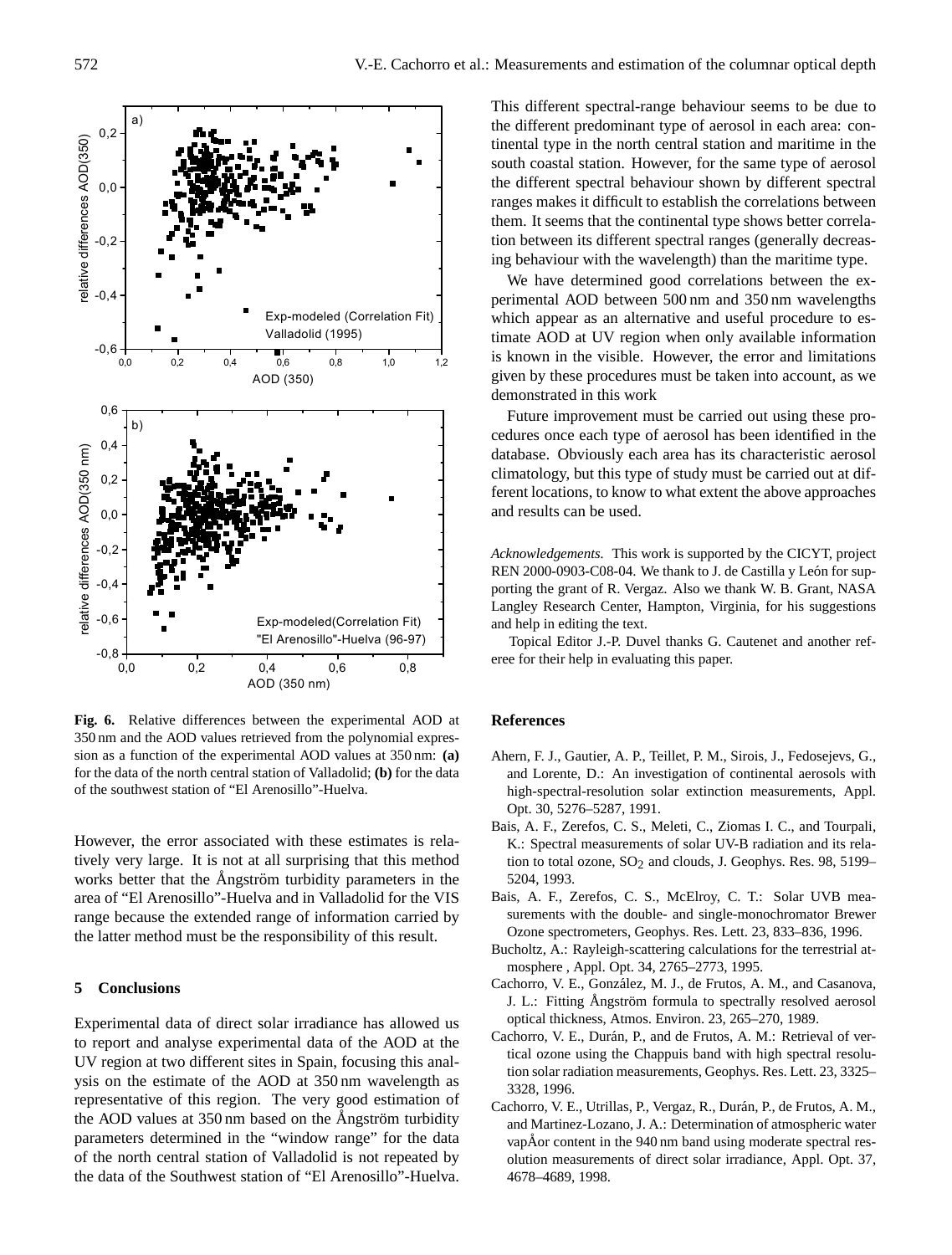- Cachorro, V. E., Durán, P., Vergaz, R., and de Frutos, A. M.: Measurements of the atmospheric turbidty of the North-central continental area in Spain: Spectral aerosol optical depth and turbidity parameters, J. Aerosol Sci. 31, 687–702, 2000a.
- Cachorro, V. E., Durán, P., Vergaz, R., and de Frutos, A. M.: Vertical physical and radiative properties of atmospheric aerosols in north central Spain, J. Geophys. Res. 105, 7161–7175, 2000b.
- Cachorro, V. E., Durán, P., Vergaz, R., and de Frutos, A. M.: Uncertainties in the estimated aerosol optical depth at UV region based on visible-near-infrared information. Geophysical Research Abstracts, Vol. 3, 26th General Assembly, ISSN: 1029–7006, 2001a.
- Cachorro, V. E., Vergaz, R., and de Frutos, A. M.: A quantitative comparison of alpha Angström turbidity parameter retrieved in different spectral ranges based on spectroradiometer solar radiation measurements, Atmos. Environ., 35, 5117–5124, 2001b.
- Charlson, R. J. and Heintzberger, J. (Eds): Aerosol forcing of climate, John Wiley & Sons, Chichester, 1995.
- Cotte, H., Devaux, C., and Carlier, P.: Transformation into spectral actinic flux for photolysis rates determination, J. Atmos. Chem. 26, 1–28, 1997.
- Diaz, S., Deferrari, G., Martinioni, D, and Oberto, A.: Regression analysis of biologically effective integrated irradiances versus ozone, clouds and geometric factors, J. Atmos. Solar Terrest. Phys., 62, 629–638, 2000.
- Durán, P.: "Medidas espectroradiométricas para la determinación de componentes atmosféricos (ozono, vapor de agua y aerosoles) y modelización del intercambio radiativo en la atmósfera, Ph.D. Dissertation, "Departamento de Ciencias Agroforestales", University of Valladolid, Spain, 1997.
- Erlick C. and Frederick, J. E.: Effects of aerosols on the wavelength dependence of atmospheric transmission in the ultraviolet and visible 2, Continental and urban aerosols in clear skies, J. Geophys. Res., 103, 23 275–23 785, 1998.
- Fuenzalida, H. A.: Global ultraviolet spectra derived directly from observations with multichannel radiometers, Appl. Opt. 37, 7912–7919, 1998.
- Gardiner, B. G. and Kirsch, P. J.: Second European intercomparison of ultraviolet spectrometers, Panorama, Greece, Report to de Commission of the EU, contract STEP CT900076, Brussels, Belgium, 1993.
- Gardiner, B. G. and Kirsch, P. J.: Setting standard for European ultraviolet spectroradiometers, Report to de Commission of the EU, contract STEP CT900076, Brussels, Belgium, 1995.
- Groebner, J., Vergaz, R., Cachorro, V. E., Redondas, A., Henriquez, A., Lamb, K., Vilaplana, J. M., and Rembges, D.: Intercomparison of aerosol optical depth measurements in the UVB using Brewer spectrophometers and a Li-cor spectrophotometer, Geophys. Res. Lett., 28 (9), 1691–1694, 2001.
- Gueymard, C.: SMARTS2, A simple model of the atmospheric radiative transfer of sunshine: Algorithm and performance assessment, Report FSEC-PF-270-95, Florida Solar Energy Center, 1995.
- Harrison, L., Michalsky, J., and Berndt, J.: Automated multifilter shadow-band radiometer: an instrument for optical depth and radiation measurements, Appl. Opt., 33, 5118–5125, 1994.
- Holben, B. N., Eck, T. F., Slutsker, I., Tanré, D., Buis, J. P., Setzer, J., Vermote, E., Reagan, J. A., and Kaufman, Y. A.: AERONET-A federated instrument network and data archive for aerosol characterization, Remote Sensing Environment, 66, 1–16, 1998.
- Krotkov, N., Eck, T., Bhartia, P. K., Herman, J. R., Torres, O., and Dubovik, O.: Radiative effects of biomass burning aerosols from ultraviolet to visible wavelengths: a combined ground-based-

satellite study, Abstract of the International Radiation Symposium IRS 2000, Current Problems in Atmospheric Radiation, St. Peterburg, Russia, 2000.

- Kylling, A., Bais, A. F., Blumthaler, M., Zerefos, C. S., and Kosmidis, E.: Effect of aerosols on solar UV irradiances during the Photochemical Activity and Solar Ultraviolet Radiation campaign, J. Geophys. Res., 103, 26 052–26 060, 1998.
- Krzyscin, J. and Sylwester, P.: Aerosol impact on surface UV radiation from the ground-based measurements taken at Belsk, Poland 1980–1996, J. Geophys. Res., 103, 16 175–16 181, 1998.
- Licor Manual Radiation measurement instrument, Ed. Li-Cor Company, 1991.
- NRC, Nacional Research Council: A plan for a research program on Aerosol Radiative Forcing and Climate Change, National Academy Press, Washington D. C., 1996.
- Madronic, S.: Photodissociation in the atmosphere. Actinic flux and the effects of ground reflections and clouds, J. Geophys. Res., 92, 9740–9752, 1987.
- Mayer, B., Seckmeyer, G., and Kylling, A.: Systematic long-term comparison of spectral UV measurements and UVSPEC modeling results , J. Geophys. Res., 102, 8755–8767, 1997.
- Marenco, F., Santacesaria, V., Bais, A. F. Balis, D., Di Sarra, A., Papayanis, A., and Zerefos, C. S.: Optical properties of tropospheric aerosols determined by lidar and spectrophotometric measurements, Photochemical Activity and Solar Ultraviolet Radiation Campaign, App. Opt., 36, 6875–6886, 1997.
- Martinez-Lozano, J. A., Utrillas, M. P., Tena, R., and Cachorro, V. E.: The parametrization of the atmospheric aerosol optical depth using the Ångström power law, Solar Energy,  $63$ ,  $303-311$ , 1998.
- Martinez-Lozano, J. A., Utrillas, M. P., and Pedrós, R.: Visible solar irradiance measurements, (Eds) Sanchez-Muniosguren, L., Cuevas, E., and de la Morena, B. A., First Iberian Intercomparison Campaign of Spectroradiometers (El Arenosillo, Huelva), I.N.M., Madrid, Spain (in press), 2002.
- Meleti, C. and Cappellani, F.: Measurements of aerosol optical depth at Ispra: Analysis of the correlation with UV-B, UV-A, and total solar irradiance, J. Geophys. Res., 105, 4971–4978, 2000.
- Morena de la, B. A., Vilaplana, J. M., and Miro, G.: La observación del ozono atmosférico desde El Arenosillo, Fisica de la Tierra., 9, 107–122, 1997.
- Myers, D. R.: Estimates of uncertainty for measured spectra in the SERI spectral solar radiation data base, Solar Energy 43, 347– 352, 1989.
- Ren, Pu Bu Cin, Gjessing, Y., and Sigernes, F.: Measurements of solar ultra violet radiation on the Tibetan Plateau and comparisons with discrete ordinate method simulations, J. Atmos. Sol. Terr. Phys., 61, 425–446, 1999.
- Reuder, J. and Schwander, H.: Aerosol effects on UV radiation in nonurban regions, J. Geophys. Res. 104, 4065–4077, 2000.
- Ruggaber, A., Dluigi, R., and Nakajima, T., Modeling of radiation quantities and photolysis frequencies in the troposphere, J. Atmos. Chem., 18, 171–210, 1994.
- Russel, P. B., Livingston, J. M., Pueschel, R., Bauman, J. J., Pollack, J. B., Brooks, S. L., Hamill, P., Thomason, L. W., Stowe, L. L., Deshler, T., Dutton, E. G., and Bergstrom, R. W.: Global to microscale evolution of Pinatubo volcanic aerosol derived from diverse measurements and analysis, J. Geophys. Res., 101, 18 745–18 763, 1996.
- Sanchez-Muniosguren, L., Cuevas E., and de la Morena, B. A.: (Eds) First Iberian Intercomparison Campaign of Spectroradiometers (El Arenosillo, Huelva), I.N.M., Madrid, Spain, (in